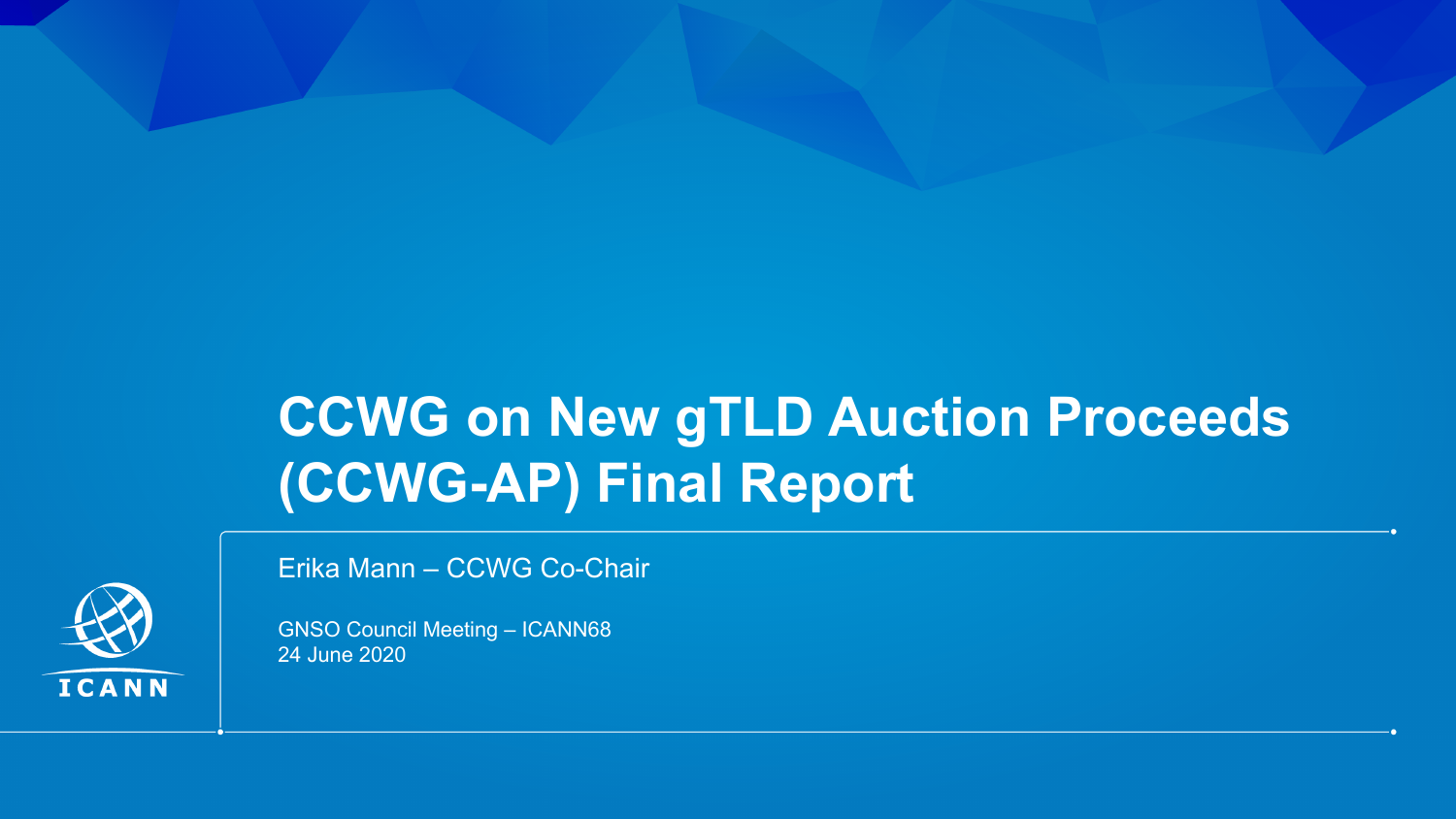## **Key highlights**

The CCWG was tasked with developing a proposal(s) for consideration by its Chartering Organizations on the mechanism that should be developed in order to allocate the new gTLD Auction Proceeds.

- The Chartering Organizations are all of the SO/ACs: Address Supporting Organization (ASO), the At-Large Advisory Committee (ALAC), the Country Code Names Supporting Organization (ccNSO), the Generic Names Supporting Organization (GNSO), the Governmental Advisory Committee (GAC), the Security and Stability Advisory Committee (SSAC), and the Root Server System Advisory Committee (RSSAC).
- The CCWG submitted its Final Report to Chartering Organizations for their approval at the end of May 2020.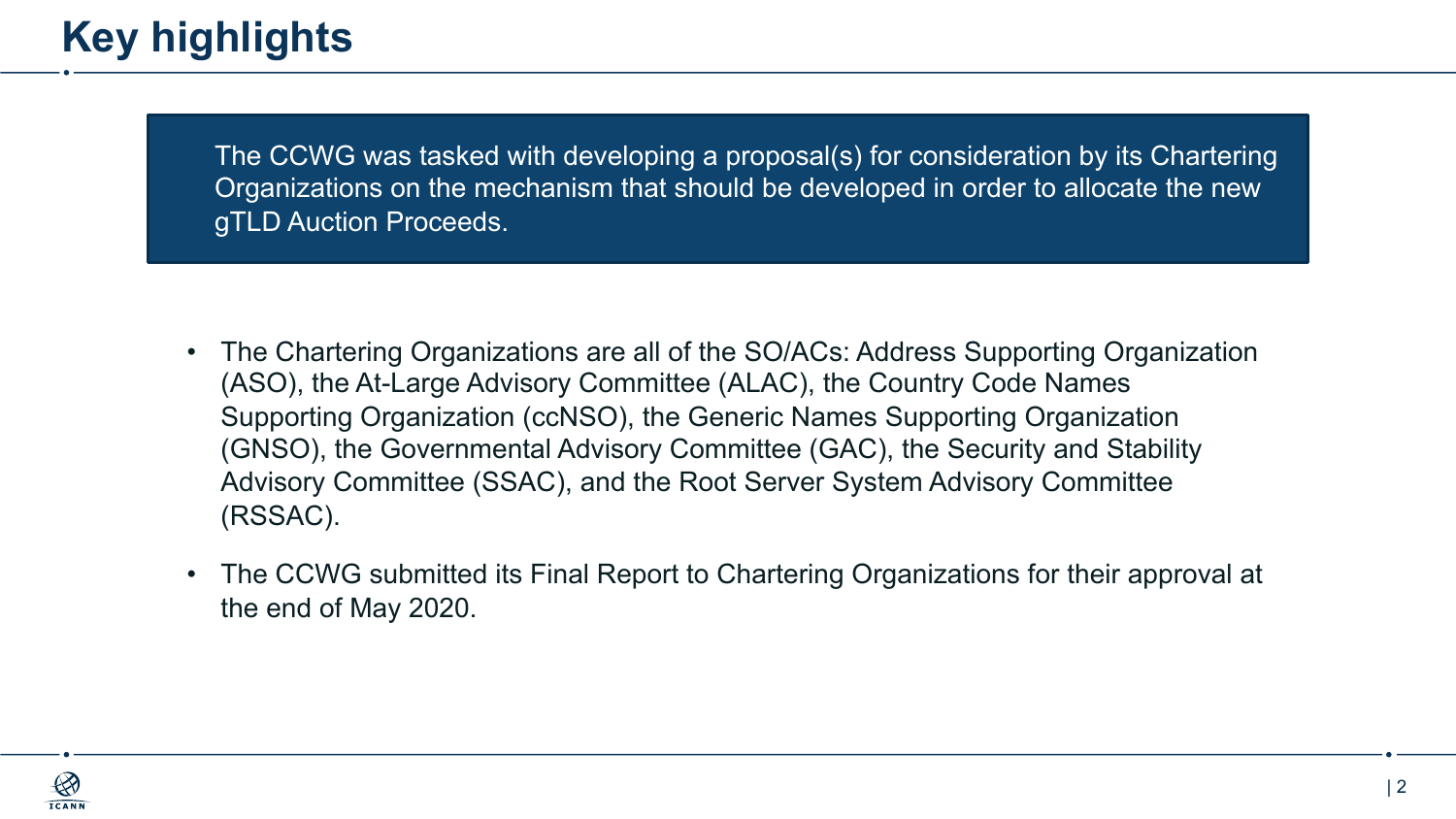## **Recommendations: Mechanisms for Allocation of Auction Proceeds**

The Final Report discusses three possible mechanisms that the CCWG considered for allocation of auction proceeds:

- $\Lambda$  An internal department dedicated to the allocation of quetien preceeds is erested with partition auxiliary appartition • **Mechanism A**: An internal department dedicated to the allocation of auction proceeds is created within the ICANN organization.
- **Mechanism B**: An internal department dedicated to the allocation of auction proceeds is created within the ICANN organization which collaborates with an existing nonprofit.
- **Mechanism C**: A new charitable structure (ICANN Foundation) is created which is functionally separate from ICANN org, which would be responsible for the allocation of auction proceeds.

Initially, the CCWG also considered a fourth option, mechanism D, in which an established entity is used for the allocation of auction proceeds. The CCWG determined that mechanism D was not a viable option.

#### **The Final Report includes the following recommendation with respect to the mechanisms:**

*"The CCWG recommends that the Board select either mechanism A or mechanism B for the allocation of auction proceeds, taking into account the preference expressed by CCWG members for mechanism A. . .* As part of its selection process, the ICANN Board is expected to apply the criteria outlined by the CCWG. . . The CCWG strongly encourages the ICANN Board to conduct a feasibility assessment which provides further analysis of the recommended mechanisms, including costs associated with each mechanism. . ."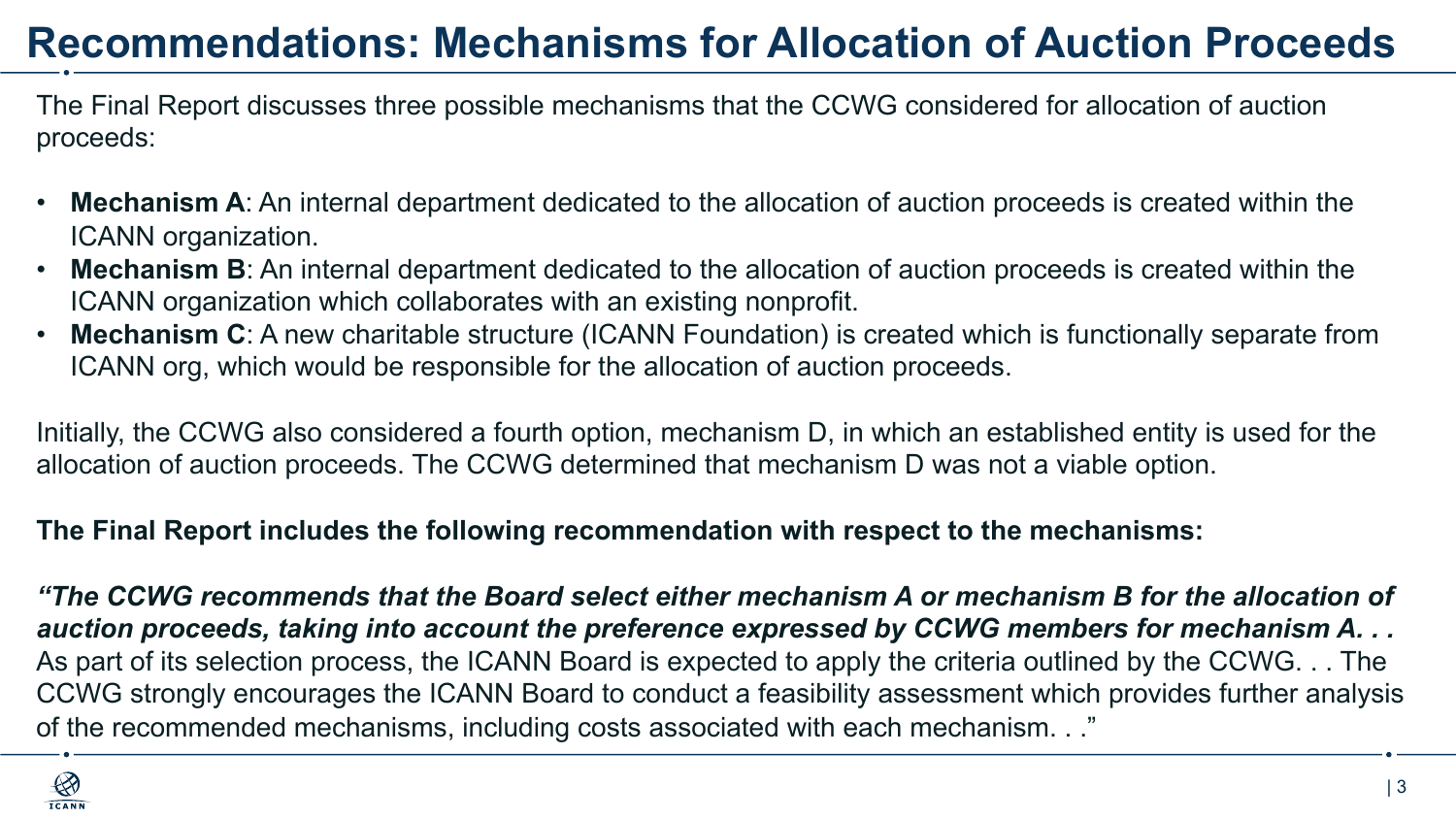# **Additional Recommendations: Highlights (1/2)**

In addition to making a recommendation about the mechanism(s) for allocation of auction proceeds, the Final Report includes recommendations on the following topics, among others:

- **Independent Projects Evaluation Panel to consider and select projects** to receive funding, regardless of the mechanism chosen.
- **Objectives** of fund allocation:
	- Benefit the development, distribution, evolution and structures/projects that support the Internet's **unique identifier systems**;
	- Benefit **capacity building and underserved populations**, or;
	- Benefit the **open and interoperable Internet**
- **Safeguards** to ensure that legal and fiduciary constraints are respected, **conflict of interest provisions**, and **auditing requirements**.
- **Existing ICANN Accountability Mechanisms cannot be used** to challenge decisions on individual applications.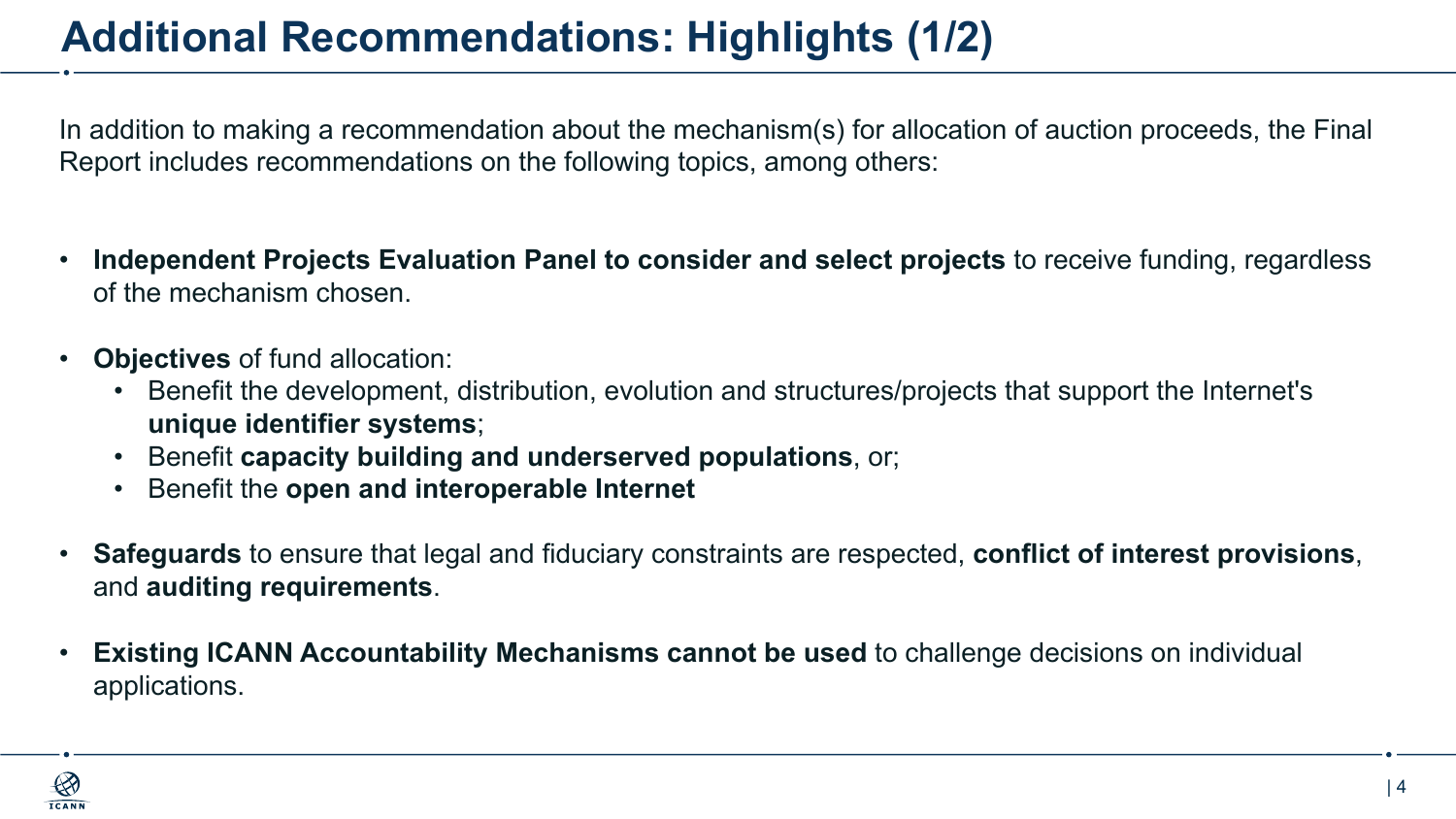## **Additional Recommendations: Highlights (2/2)**

- **The selected mechanism** must be implemented in an **effective and judicious manner** without creating a perpetual mechanism (i.e. not being focused on preservation of capital). Disbursement should be staged in **tranches** over a period of years.
- **Two types of reviews** are recommended:
	- **Internal review** step as part of the standard operation of the program, occurring at the end of each granting cycle or at another logical interval. Purpose: to ensure that the program is operating as expected in terms of processes, procedures, and usage of funds.
	- **Broader, strategic review** may be an appropriate element of program implementation, occurring less frequently. Purpose: examine whether the mechanism is effectively serving overall goals of the program and whether the allocation of funds is having the intended impact.

**Out of scope for the CCWG**: Any recommendations or determinations with regards to specific funding decisions, including specific organizations or projects to fund or not.

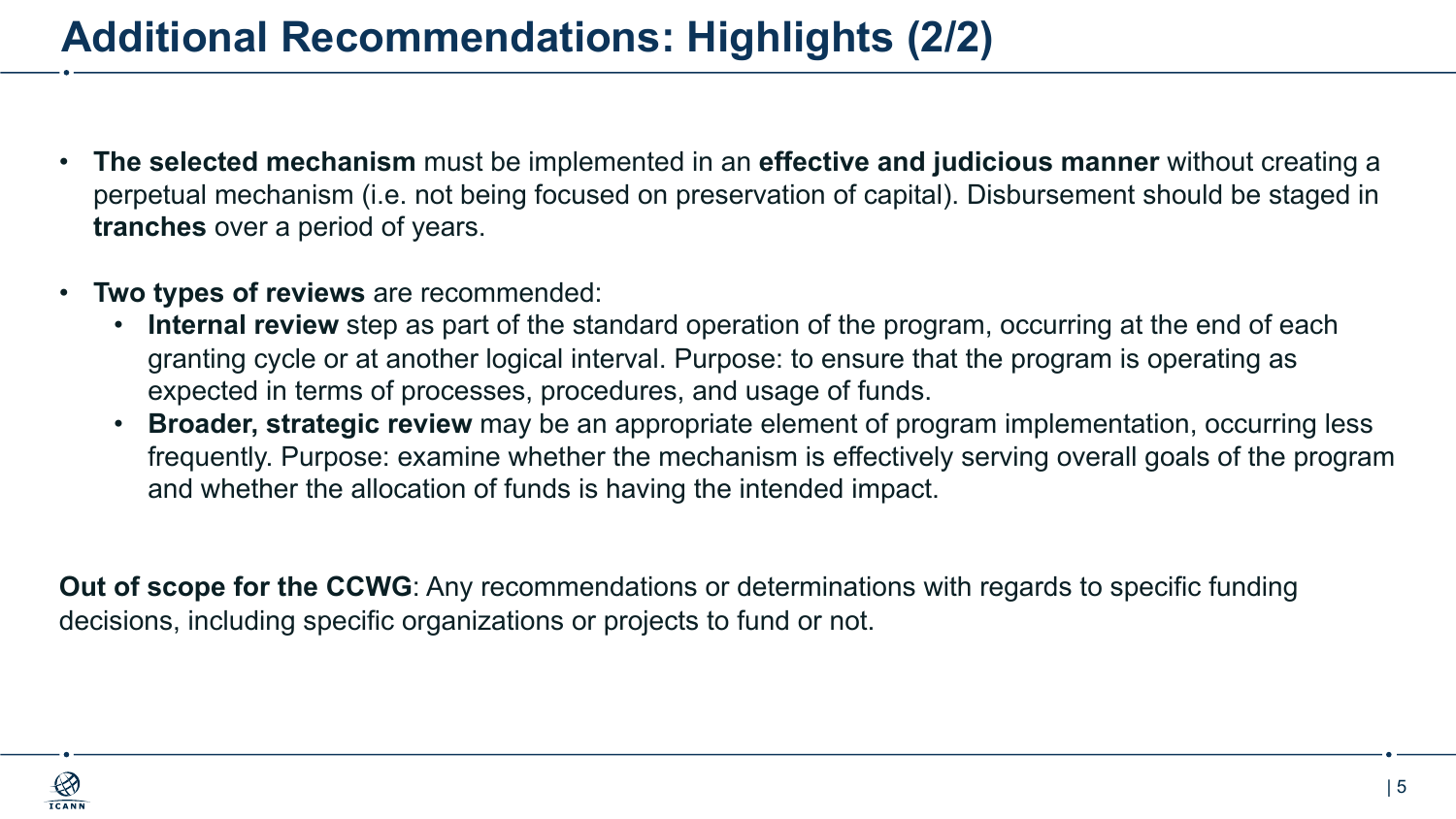#### **Consensus Designation and Minority Statement**

- The CCWG Chairs designated the level of support for the Final Report and recommendations as having **Consensus**, "a position where a small minority disagrees, but most agree."
- One **Minority Statement** was submitted, by the Commercial Stakeholder Group. The CSG highlighting two issues in its Minority Statement:
	- "In light of the final polling results, the CSG **questions the stated preferential status afforded to mechanism A** (An internal department dedicated to the allocation of auction proceeds is created within the ICANN organization)."
	- "One CSG Constituency, namely the IPC, specifically **strongly opposes mechanism A** as posing unreasonable risk to ICANN. Accordingly, as a pre-condition to forming an internal ICANN grant allocation department of any kind, the Board should refer the matter to the Board Risk Committee (BRC) for further assessment."
- In the final poll, seven members recommended mechanism A as their preferred mechanism, four members ranked mechanism B as their preferred mechanism, and three members ranked mechanism C as their preferred mechanism. One member did not state a preference, commenting that the CCWG should not recommend a mechanism.